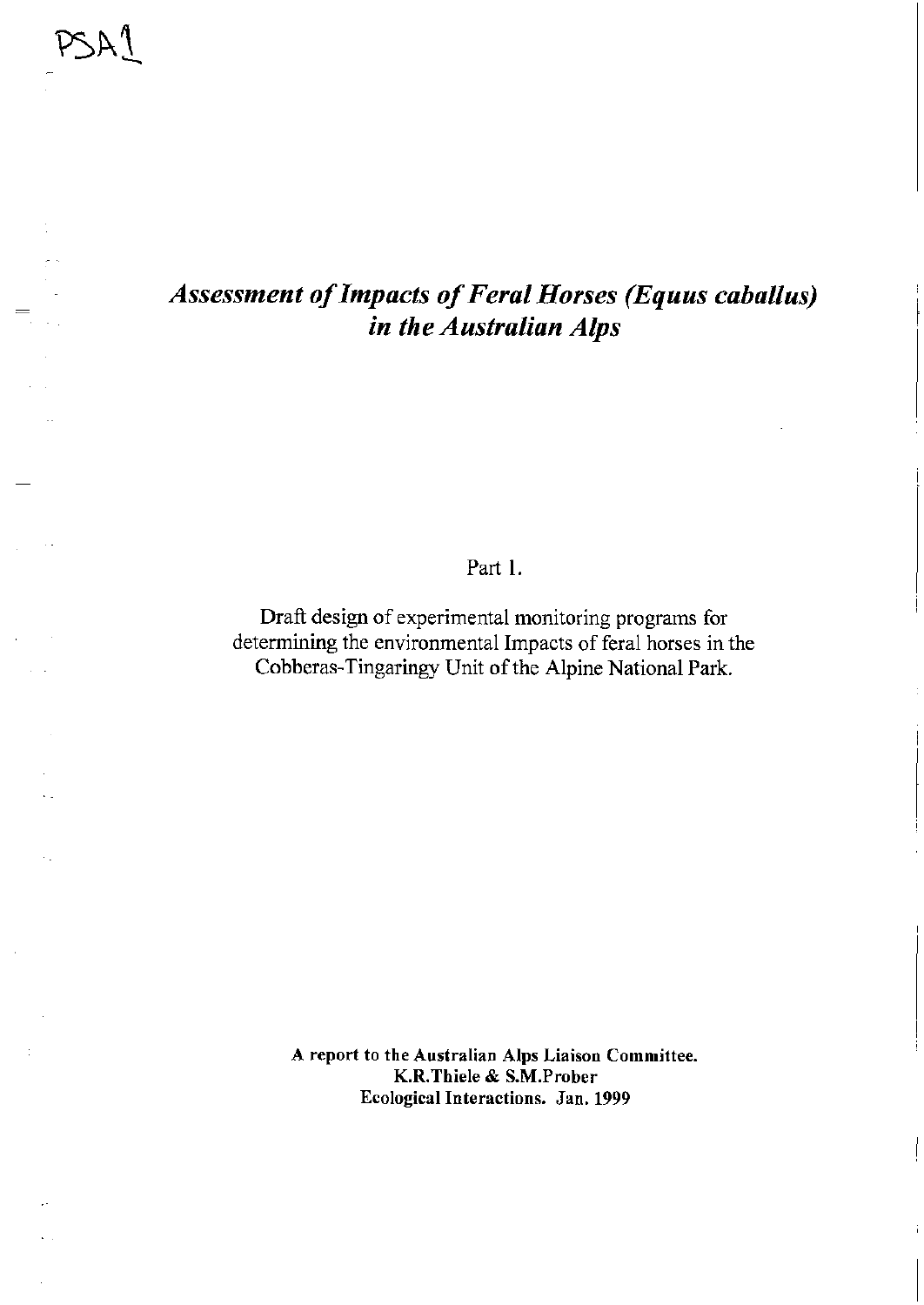# **Assessment of Impacts of Feral Horses** *(Equus cabal Ius)*  **in the Australian Alps**

A report to the Australian Alps Liaison Committee. K.R.Thiele & S.M.Prober Ecological Interactions. Jan. 1999

#### **Introduction**

~

) -.

#### *Feral Horses in Australia*

Horses were first introduced into Australia in 1788 with the arrival of the first fleet, with irregular subsequent introductions from South Africa, India and England (Dobbie *et al.* 1993). Conditions in Australia were generally suitable for horses, and records of horses escaping to the bush date from as early as 1804. Feral horses were first recognized as pests during the late 1860s (Rolls 1969).

Australia now has an estimated 300 000 to 600 000 feral horses, the largest population in the world (Berman and Jarman 1987, Clement *et al.* 1990). Most occur in remote semiarid areas, particularly the extensive cattle-raising districts of the Northern Territory, Queensland and Western Australia (Dobbie *et al. 1993).* 

The greatest concentrations outside semi-arid regions occur in the montane to sub-alpine regions of New South Wales and Victoria. Feral horses have been recognised as a problem there since the nineteenth century (Sydney Morning Herald 1871, Helms 1890) and have been identified as a threat to montane environments in many studies including those ofByles (1932), Costin (1954), Anon (1977) and Alpine Planning Project Team (1989). Apart from a study by Dyring (1990), however, feral horse populations have not been well studied in the Australian Alps.. *The aims of the present study are to review current knowledge of the extent and impact of high country feral horse populations, and to design a monitoring program to begin assessment of feral horse impacts in the Cobberas-Tingaringy Unit of the Alpine National Park.* 

#### *Feral Horses in the Australian Alps*

The first horses are believed to have arrived in the high country in 1843 when 70 mares and two sires were brought to Black Mountain on the eastern boundary of Victoria's highlands. The horses were released and never mustered, and the present populations of feral horses in the Cobberas region are thought to be descended from these animals (AlIen pers. comm. in Dyring 1990). Similar introductions later occurred on the western fringe of the Monaro Tablelands.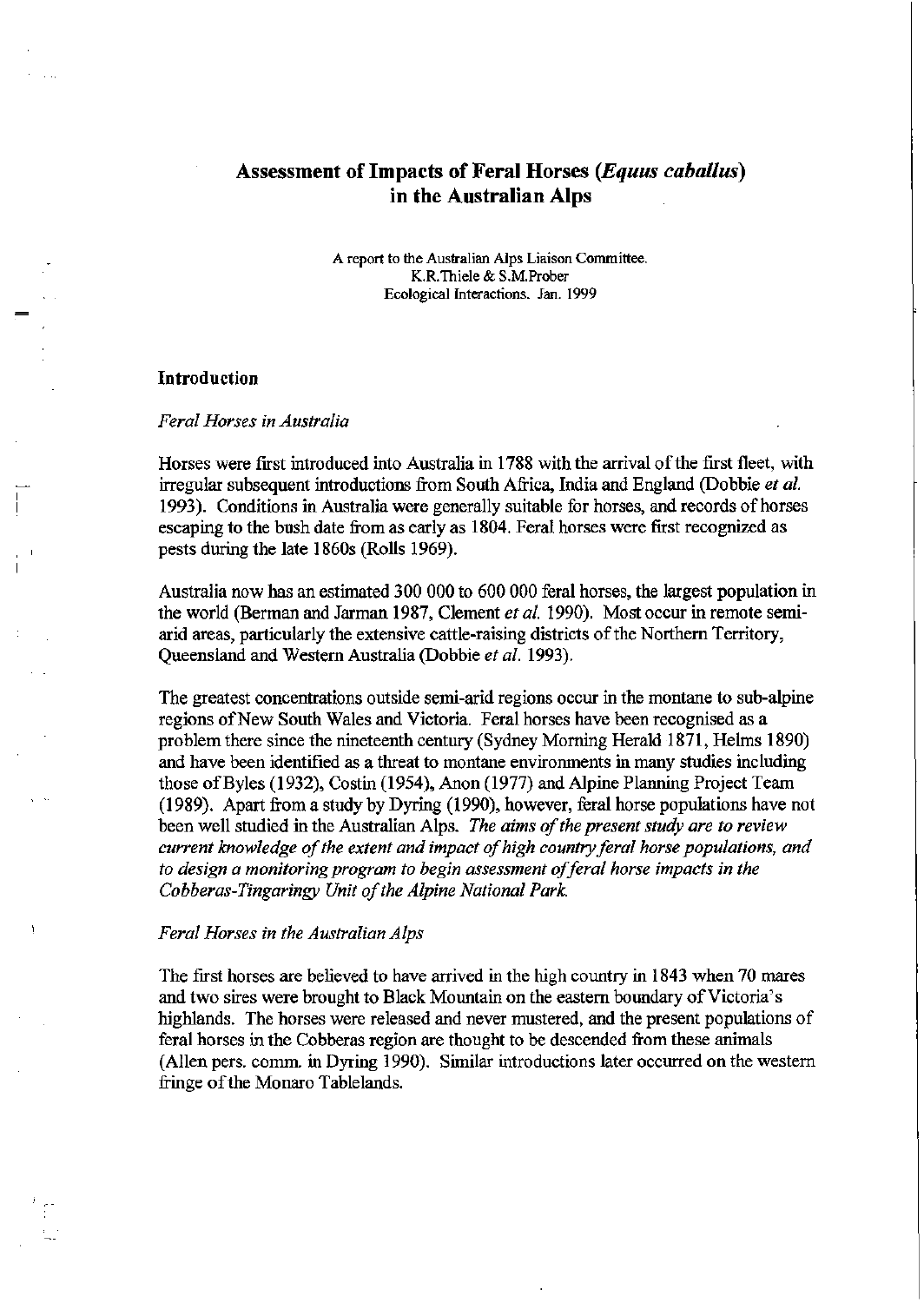Horse numbers in the high country generally fluctuate in response to drought and to bushfrres (Rogers pers. comm., Byrne & Freebody pers. comm. in Dyring 1990), but numbers generally increased until the 1960s as a result of several factors, including the return of grazing leases to the Crown in some areas, a reduction in demand for horses in the Indian and Australian armies after the second world war, and a reduction in competition from rabbits after the introduction of myxomatosis in the late 1950s. Intensive culling by cattlemen in the 1960s reduced populations by up to 50% in some areas (Rodgers pers. comm. in Dyring 1990).

Today, feral horses in the high country of New South Wales are concentrated in the Kosciusko National Park. Several hundred horses are estimated to occur in the southern section, with scattered smaller mobs within and adjoining the Park (Dyring 1990). Small populations (totaling 33 animals) were eradicated from sub-alpine areas of the Australian Capital Territory in 1987.

Feral horse populations in Victoria are estimated at a total of 1000 to 3000 animals. Most (1200-1400 horses) occur within the Cobberas-Tingaringy unit of the Alpine National Park, with other smaller populations in Bogong National Park, the Gatturmurgh Creek area of the Snowy River-Byadbo Wilderness area, the Nunniong region south west of the Cobberas, and the Wonnongatta-Moroka National Park (Dyring 1990). The report of a small population in Errinundra National Park (Dyring 1990) appears to be mistaken (D. Ingram, DNRE Bendoc, pers. comm.). About 200 horses are also known in lowland areas in the Barmah State Forest near Echuca (Dobbie *et al. 1993).* 

#### **Biology**

#### *Habitat*

Feral horses occur in a range of habitats in Australia, from semi-arid plains to tropical grasslands and swamps, temperate ranges, small islands and subalpine mountains (Dobbie *et al.* 1993). Most studies of Australian feral horses have been in semi-arid areas, with the exception of a study by Dyring (1990), which examined habitat preferences in the Kosciusko National Park and northern Victoria. Dyring (1990) found that horses concentrate in grassland and heath communities for feeding throughout the year, although they also utilize forests for shade and relief from horseflies on hot summer days. This is consistent with findings for horses in France (Duncan 1980, 1983, 1985, Mayes & Duncan 1986), New Zealand (Rogers, 1991) and England (Pratt *et al. 1986),*  although Ganskopp and Vavra (1986) found no habitat preferences in feral horses of Oregon. In arid Australia horses also prefer grassy flats, but often retreat to hill country during drought or mustering activities (Dobbie *et al. 1993).* 

Dyring (1990) estimated population densities as high as 53 animals per square kilometre in catchments of the Kosciusko National Park, although these figures are likely to be inflated by concentration of horses in the relatively small grassland feeding areas. Rogers (1991), after a census of horse numbers for whole catchments in the Kaimanawa Mountains, recorded a maximum of 3 animals per square kilometre for some catchments.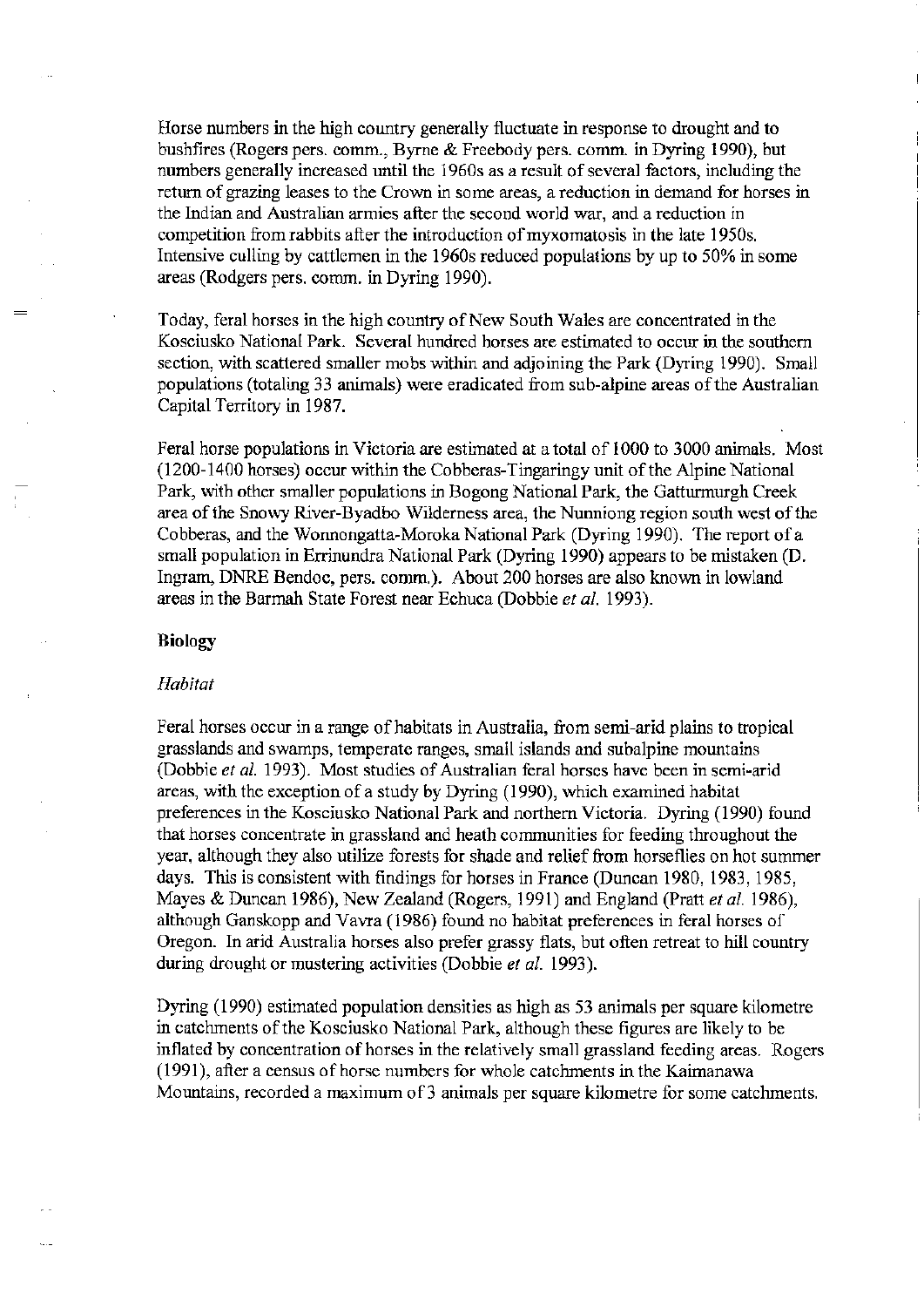Habitat patchiness across catchments means that average density figures such as these give little indication of actual impacts at grazing sites.

#### *Social Organisation*

Feral horses live in small social units known as harems and bachelor groups (Salter & Hudson 1978). Harems are relatively stable breeding units consisting of a dominant stallion, one or more mares, and their offspring. Bachelor groups are more unstable units comprising up to four two- to four-year old males that have been forced out of their harems (Dyring 1990, Dobbie *et al.* 1993). Dyring (1990) found that harem sizes ranged from two to eleven animals in the catchments that she studied in the Kosciusko region, with a mean group size of three to four animals, including on average one stallion, 2 females and one foal. This compares with a typical group size of five to seven individuals in central Australia (Berman & Jarman 1987), and four to 14 individuals in the United States (Keiper 1986).

The home range of feral horses has not been determined for the Australian Alps. It has been estimated at 100 km<sup>2</sup> (Mitchell *et al.* 1982) in Queensland and 70 km<sup>2</sup> in central Australia (Dobbie & Berman 1990), which is comparable with estimates for North American deserts. These estimates are much larger than for wetter parts of the world (Dobbie *et al.* 1993) that are likely to be more comparable with the Australian sub-alpine environment. Ganskopp and Vavra (1986), for example, estimated home ranges of between 12 and 27  $km^2$  in sagebrush steppe in Oregon.

#### *Population Dynamics*

) i

 $\prod_{i=1}^{n}$ 

Feral horse populations can increase by 20% in favourable years (Eberhardt *et al.* 1982; Rogers, 1991), implying a population doubling time of 3.4 years. Horses foal mostly over spring and summer (Dobbie & Bermann 1990), and while they are capable of foaling annually, they usually only successfully raise one foal every two years. Mares in poor condition rarely foal (Berman & Jarmann 1987). Several physical defects prevalent in Victorian populations of feral horses have been attributed to inbreeding (Dobbie *et al.*  1993).

An average of20% of a horse population, mostly juveniles and subadults, dies each year. Apart from human culling and harvesting, the main causes of death are associated with drought (thirst, starvation and poisonous plants, Dobbie *et al.* 1993), although bushfrres may also cause dramatic local reductions in feral horse numbers in Victoria (Dyring 1990). Major horse diseases that contribute significantly to mortality overseas are absent from Australia (Kennedy 1986, Dobbie *et al.* 1993), although some such as worm or tick burdens can cause ill-thrift.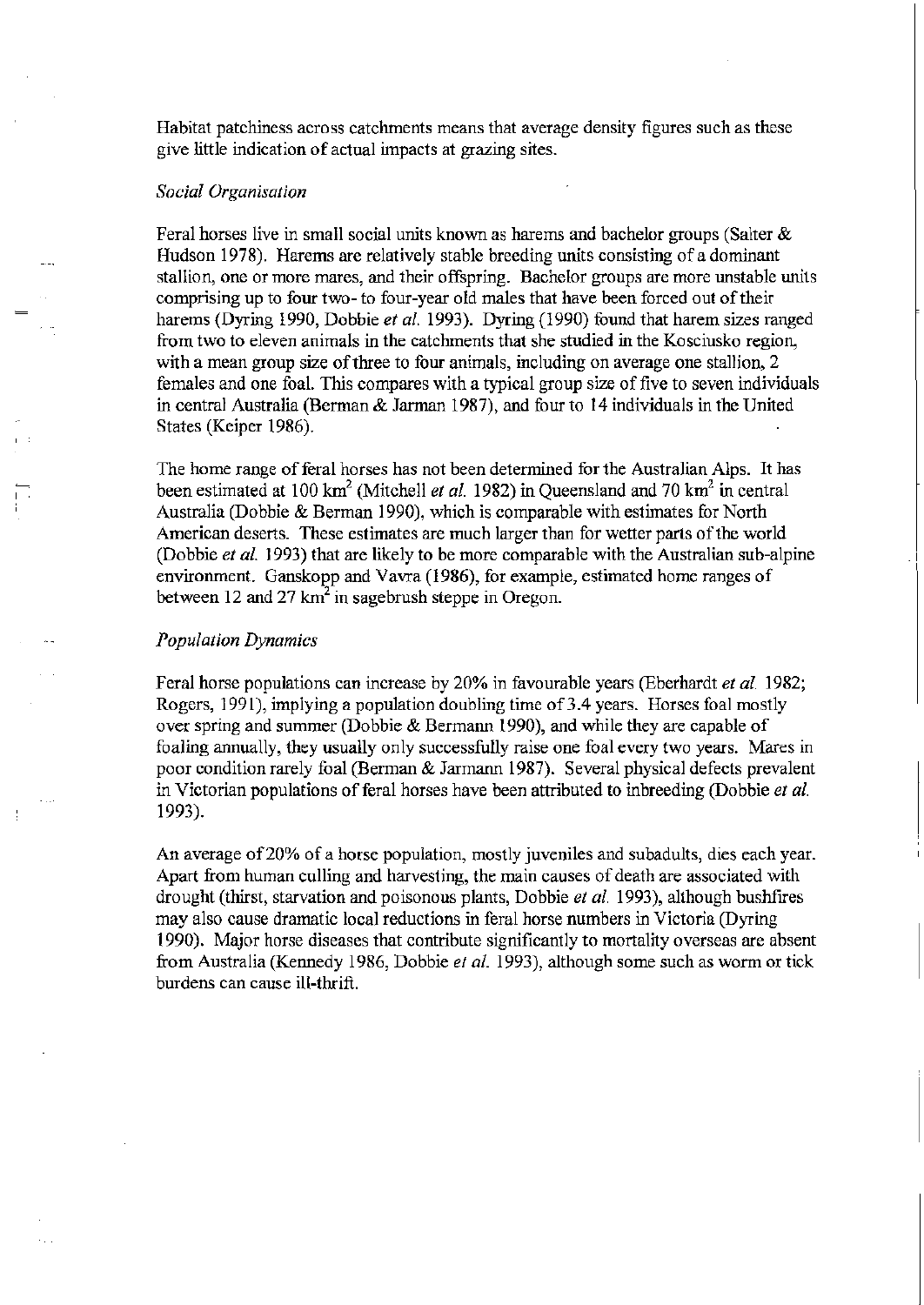#### *Diet*

 $=$ 

)J

I '.-

Horses are selective grazers, mainly of grasses and palatable herbs. A diet study in Central Australia (Berman & Jarman, 1987) showed that the grass *Enneapogon avenaceus* was favoured, and that horses would forage over large distances to graze favourable sites. In New Zealand, favoured species included the grasses *Chionochloa pallens* and *Festuca tenuifolia,* and herbaceous species such as *Helichrysum bellidioides, Stackhousia minima* and *Galium propinquum* (Rogers, 1991). Low-growing and prostrate species often escaped significant grazing pressure, and sometimes increased in grazed sites as competition from taller plants decreased.

No direct studies on feral horse diet preferences have been published for the Australian high country. However, inferences may be made from the detailed studies of effects of cattle-grazing in Kosciusko and the Alpine National Parks (Williams *et al.* 1997), as horse and cattle preferences are probably broadly similar. Cattle on the Bogong High Plains graze extensively on the dominant snow grasses (especially *Poa hiemata),* but also strongly targeted species of the tall, herbaceous daisy genera *Celmisia, Craspedia* and *Podolepis.* Grazing selectivity in cattle is indicated by a strong preference for *Celmisia spp.* over another common daisy, *Leptorhynchos squamatus* (van Rees 1984).

#### **Impacts**

Apart from studies by Berman and Jarmann (1988) and Dyring (1990), the environmental impacts of feral horses in Australia have not been well studied, and existing information is largely anecdotal. Overseas studies of impacts are also limited, except for a study of population dynamics and impacts of feral horses in subalpine grasslands of the Kaimanawa Mountains on the North Island of New Zealand (Rogers 1991). By comparison with horse impacts, a large body of literature is available regarding the impacts of cattle grazing in the Australian Alps. Some of this may be generalizable to horses.

#### *impacts of grazing on soils and landscape*

Intensive summer grazing by cattle and sheep in the Australian high country between around 1850 and 1960 resulted in widespread soil erosion associated with direct effects of tramplingas well as loss of plant cover. Bare areas are normally non-existent or negligible in sod-tussock or herbfield communities of the high country, thus under any circumstances, bare soil surface is an indicator of unsatisfactory catchment condition with threat of accelerated erosion (Durham 1959). Sheet erosion is the predominant form of erosion, followed by rilling and gullying if allowed to advance unchecked.

Another significant impact of grazing by hard-hoofed animals has been stream incision and increased drainage in the originally broad, boggy valleys, resulting in drying and erosion of peats and subsequent vegetation changes (Byles 1932, Costin *et al.* 1959,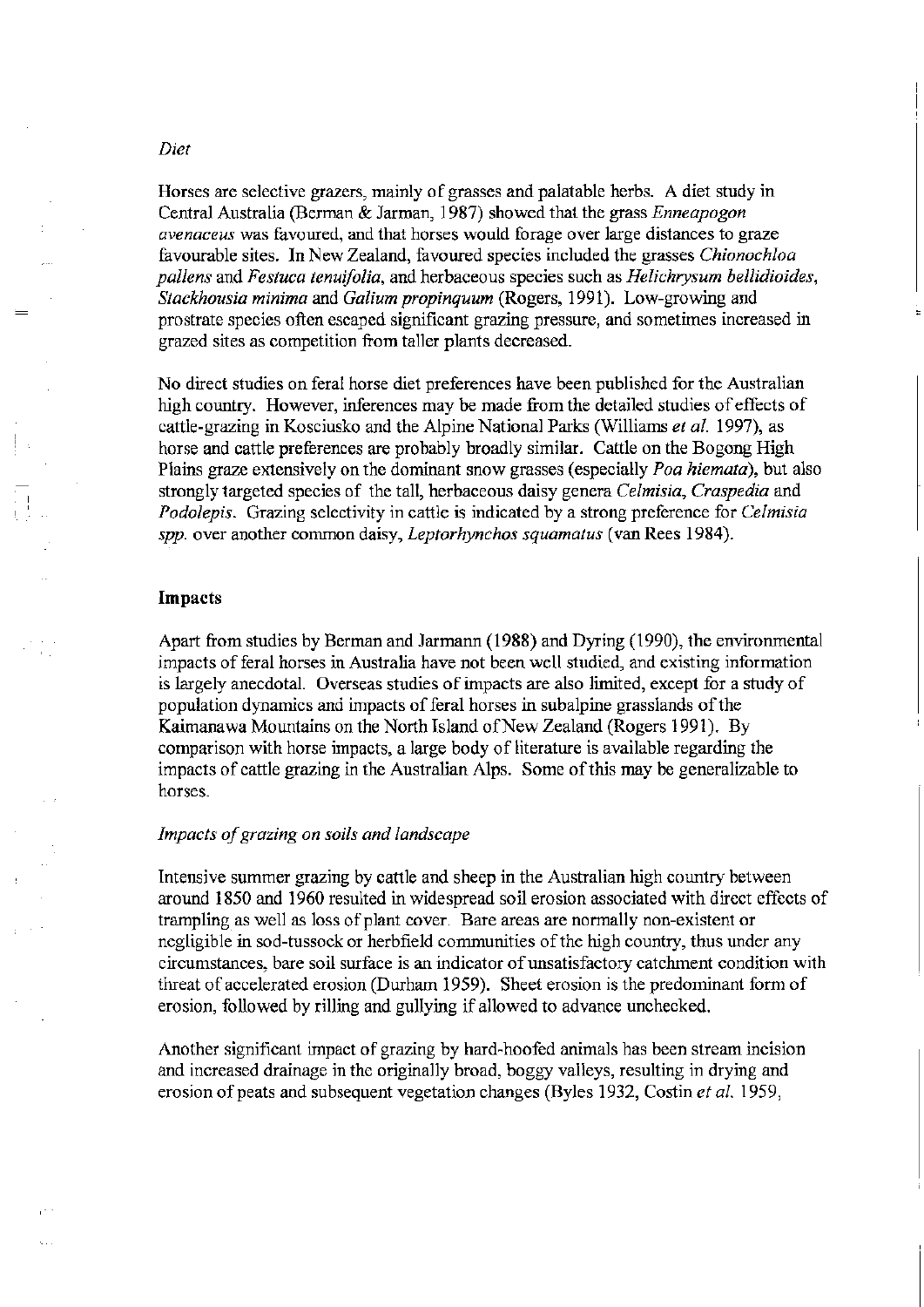Durham 1959). These impacts were exacerbated by practices of frequent burning of vegetation to encourage green pick for animals. Burning followed by grazing was able to completely remove the overstorey of snow gums *(Eucalyptus niphophila)* in some areas of the high country. Owing to this widespread damage to sub-alpine environments, grazing by livestock in the Kosciusko National Park was prohibited in 1958, and grazing by sheep was prohibited in 1947 on the Victorian High Plains (cattle grazing continues today). There has been considerable recovery in areas where grazing was prohibited, although some changes appear to be irreversible (Costin *et al.* 1959, Durham 1959, Williams *et al. 1997).* 

Owing to their more localized distribution and lower economic significance, the effects of feral horses in the Australian Alps have been less well documented. Given the widespread effects of past cattle and sheep grazing in the regions, the effects of horses may not always be distinguishable from the legacy of an already modified system. However, the more localized distribution and lower density of horses, combined with the lower incidence of burning-off since the removal of livestock and greater control of leases, are likely to result in more localized and less severe impacts on the high country environments. Nevertheless, significant environmental impacts have been noted in most areas populated by feral horses.

Dyring (1990) found that horses produced an extensive network of tracks in the Kosciusko region. Soils on tracks were significantly compacted compared with off-track areas. Compaction was most severe on dry soils, with 20 to 50 passes by horses being sufficient to increase compaction on dry soils, while structural damage was more important on wet soils. Soils on tracks were often finer and more loamy than off tracks, were significantly drier, and showed marginal but not significant loss of organic matter. Fewer plants grew on and adjacent to tracks, with a resultant lower native species richness, but a higher exotic species abundance. General soil loss from tracks averaged 40 to 156 cm<sup>3</sup> per m<sup>2</sup>. Wallowing caused more local damage than tracks, with greater exposed surface and greater loss of organic matter.

Dyring (1990) noted up to 83% stream bank disturbance resulting from drinking and crossing by feral horses. Damage included bank slumping and breakdown and vegetation disturbance. Most damage occurred in herbaceous communities compared with shrub and *Sphagnum* communities, probably owing to greater accessibility and palatability. Dyring (1990) also noted that hydrologically unstable conditions such as stream incision and increased drainage of broad, boggy valleys caused by earlier livestock grazing may be perpetuated by feral horses, and suggested that elimination of grazing may see these eroding catchments restored to the more swampy pre-European situation.

Rogers (1991) found that impacts on bogs depended on their nutrient status. Low nutrient bogs on summits and valley floors were not favoured by feral horses and the hydrological status and vegetation of these communities remained largely intact. However, high nutrient flushes were severely damaged by trampling and grazing, leading to disrupted water flow, increased downstream siltation and weed invasion.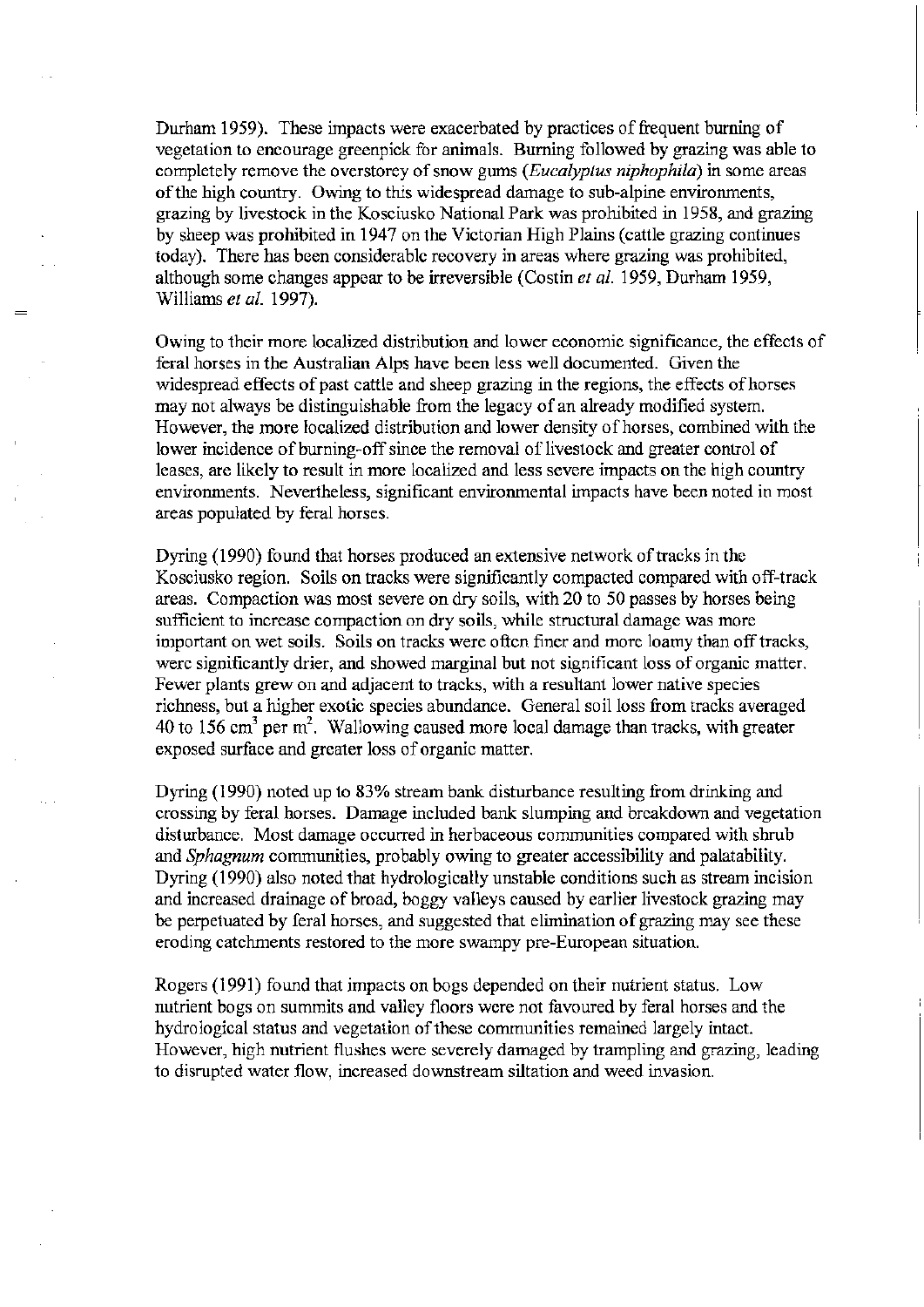In central Australia, it has been difficult to separate impacts of feral horses from impacts of other animals, including cattle and kangaroos (Dobbie *et al.* 1993). Recognized short term effects include creation of horse tracks and paths, damage, depletion and fouling of waterholes, collapse of wildlife burrows and damage to vegetation through trampling and grazing. Potentially serious long term effects include increased erosion through soil disturbance and denuding areas of vegetation, reduced fire frequency owing to loss of ground fuel, increased seed dispersal of natives and weeds in manure, changes in pasture composition and restriction of the distribution of native fauna (Berman & Jarman 1988, Berman 1991).

### *Impacts on Vegetation*

 $\equiv$ 

Detailed information regarding the effects of feral horses on vegetation of the Australian Alps is not available. However, the following summary of known impacts of cattle. grazing in the high alps and sUbalpine feral horses in New Zealand gives some indication as to likely effects (see Williams *et al.* 1997 for a detailed review of impacts of livestock grazing in alpine and subalpine communities in Australia).

Rogers (1991) used a series of permanent monitoring and exclosure plots to study effects of the feral horse population in New Zealand's Kaimanawa Mountains. The most extensive community, *Chionochloa rubra* tussock grassland, was severely affected by grazing only on more mesic sites, where the tussocks were often eliminated. The more restricted *Chionochloa pallens* tussock grassland, however, was rapidly being eliminated throughout the area by preferential grazing. The habitats of a number of rare and threatened species were also being adversely affected. Exclosure of horses from semidegraded *Festuca novae-zelandiae* grassland (previously grazed by sheep and cattle), led to proliferation of introduced weedy species at the expense of the native, low-stature inter-tussock flora. Rogers (1991) speculated that this weed flush may be short-term, but his experimental data could not address this.

The impact of cattle grazing on the vegetation of the Australian Alps has been studied since the 1940s (Carr & Turner 1959, Wahren *et al.* 1994). Permanent monitoring plots set up at that time are still maintained today, and numerous additional monitoring studies have been established to cover many types of alpine and subalpine vegetation (Williams *et al.* 1997). These studies have shown that trampling and selective grazing by stock greatly alters the composition and structure of many alpine plant communities, and can lead to invasion by exotics.

In grasslands and open heathlands, the abundance and seed production of many taller herb species, such as silver snow daisy *(Celmisia spp.),* is markedly reduced by grazing. Invasion of grassy areas by shrubs can also occur as a result of increased bare ground. This can result in temporary increases of shrub cover if grazing is subsequently removed, but there is a return to more grassy vegetation as the shrubs begin to senesce (Carr & Turner 1959, Wahren *et al. 1994).*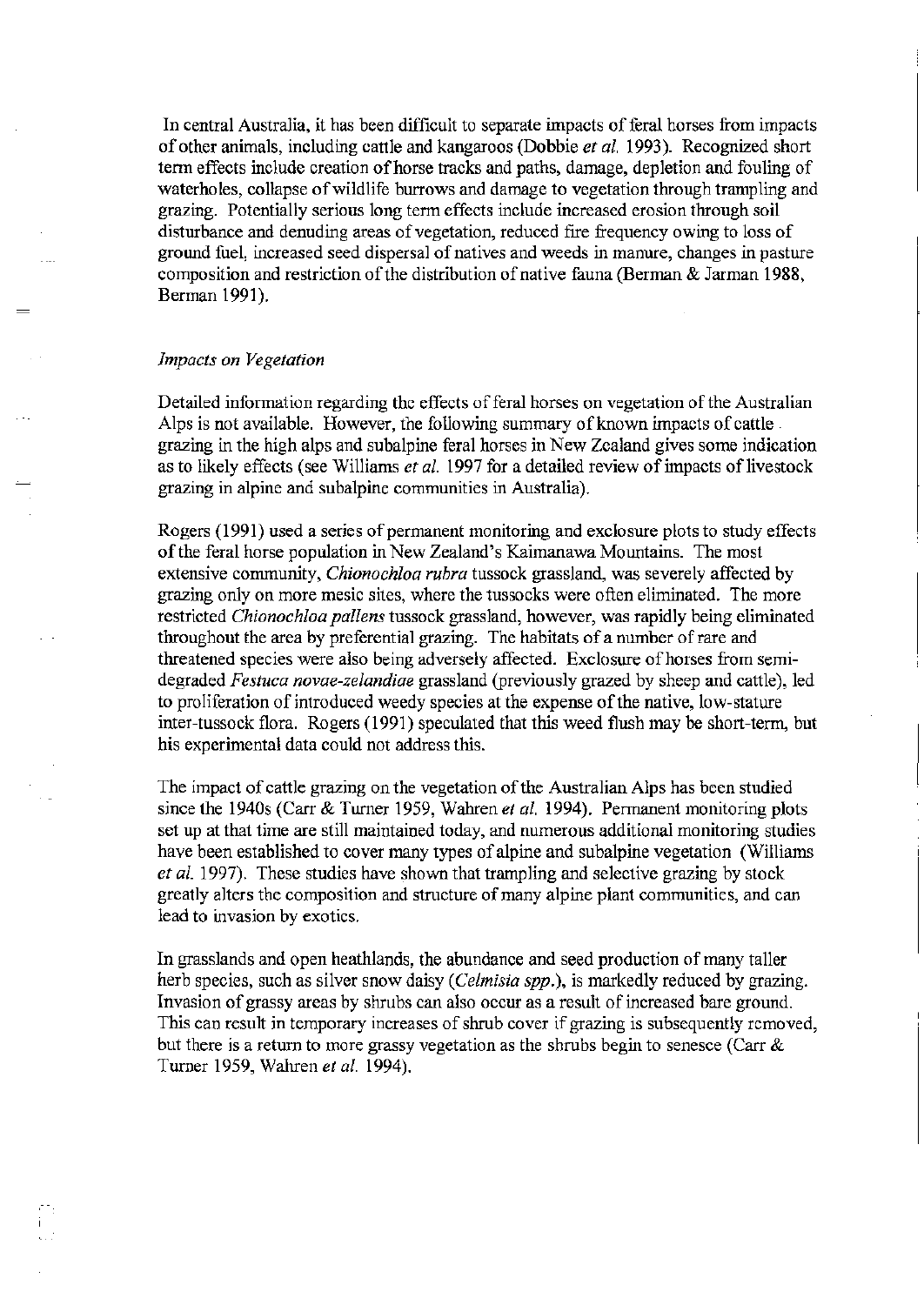Wetlands or bogs in areas of impeded drainage are not preferred for cattle grazing, but they do contain palatable species as well as drinking water, and are highly sensitive to damage by trampling. This may eventually lead to their drying out, with subsequent vegetation changes and creation of bare stony pavements. Regeneration of stony pavements is extremely slow, but has occurred in some exclosures (Williams *et al. 1997).* 

Relatively rare snowpatch herbfields are favoured by stock, and are highly sensitive to grazing because they occur on steep slopes. Most snowpatch communities on the Bogong High Plains are now in degraded condition, with 20-50% bare ground, and no recovery has been observed in one 16 year exclosure study (Williams *et al. 1997).* 

Impacts of cattle on closed heathlands are low as they are relatively non-palatable to stock (Williams *et al. 1997).* 

# **Monitoring**

#### *Horse Populations*

Monitoring of horse populations is beyond the scope of this study. A study currently proposed (M. Waiter pers comm.) seeks to study population dynamics and biology of feral horses in Kosciusko National Park. We recommend that part of that study be undertaken in parallel with the exclosure experiments, as this is likely to provide benefit to both parties.

#### *Measurement of Impacts*

No long term monitoring of the impacts of feral horses on Australian alpine environments has been undertaken to date. Two important aspects of such an assessment are an estimation of the extent and nature of impacts, and an assessment of the degree and speed at which impacted areas can recover. Direct assessment of impacts is difficult since horses are already established in most subalpine areas, and experimentally introducing horses into areas that are currently horse-free would be environmentally unacceptable. Estimates may also be complicated by a history of grazing by sheep or cattle in many areas. Hence, estimation of impacts suffers from the lack of a formal control. However, some estimation of impact may be gained by experimental removal of horses from exclosures with subsequent monitoring of enclosed and control (grazed) plots. Exclosure experiments would also provide valuable data to estimate the rate and extent of recovery of impacted sites.

The long term impacts of cattle grazing in the Australian Alps, and grazing by feral horses in New Zealand, have generally been assessed through the monitoring of permanent plots, usually including both grazed and exclosed plots, but sometimes simply monitoring changes after cessation of grazing in a larger area. Many studies of cattle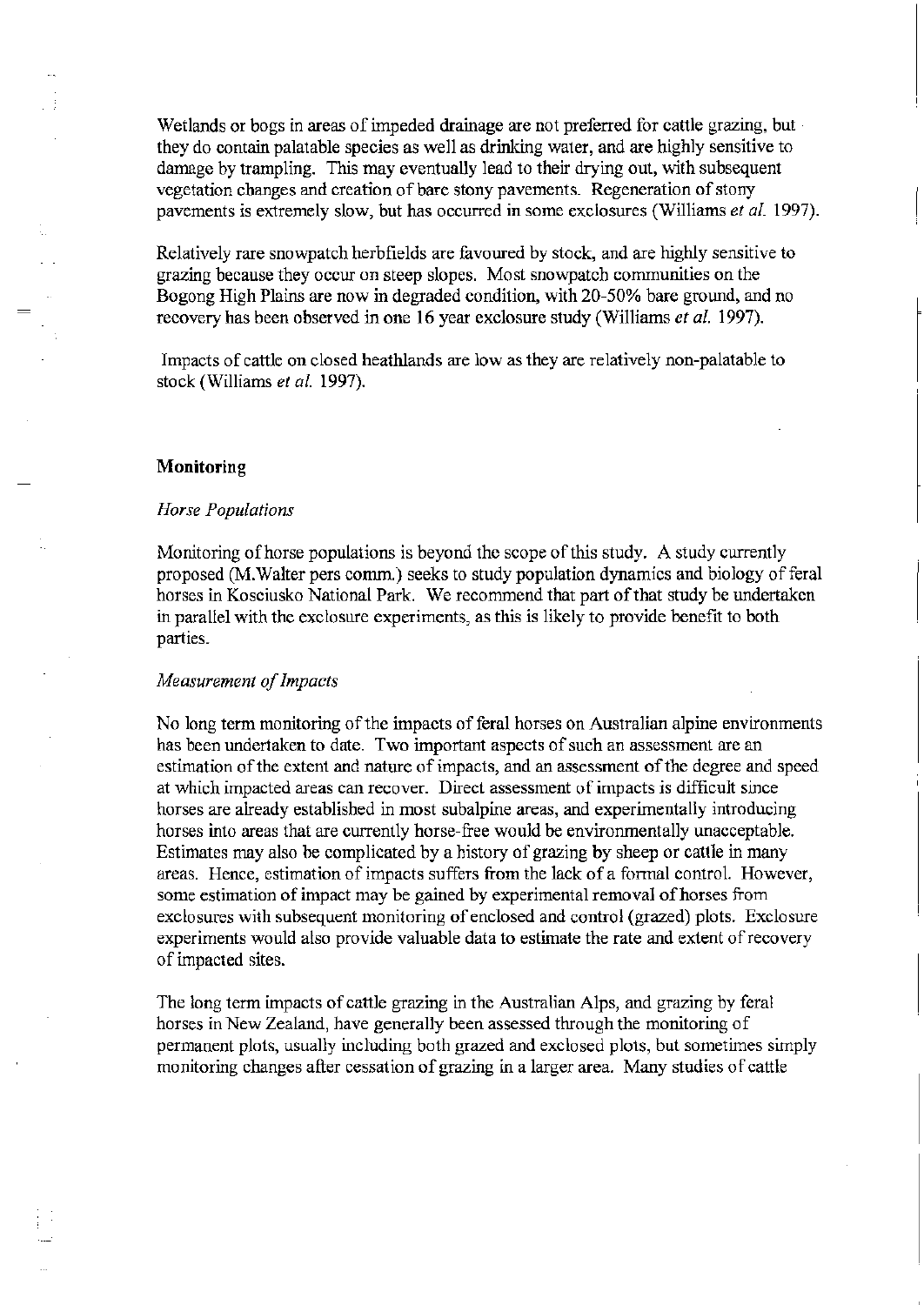grazing in the Alps, as well as studies of feral horses in New Zealand (Rogers 1991), have been limited by a lack of true replication (Wahren *et al. 1994).* 

Monitoring usually involves an estimate of the abundance of each species within the plot at each monitoring period, although it is also possible to measure pooled classes of species (e.g. grasses, forbs, shrubs) rather than individual species. Subjective visual estimates of abundance can be made using a recognised scale; the most commonly used in general vegetation survey is the Braun-Blanquet scale. Visual estimates are relatively rapid and are well accepted for use in vegetation surveys, although being subjective they may be unreliable and can vary significantly between recorders. Objective estimates of abundance (cover) can be made using point quadrat or line intercept techniques (Levy  $\&$ Madden 1933, Goodall 1952, Mueller-Dombois  $&$  Ellenberg 1974). These methods are more time-consuming than subjective measures but are more reliable, can increase the number of species detected within a plot, and are less biased towards visually striking (e.g. flowering) species.

 $r_{\rm eff}$ I I I ,- ,

For studies of impacts of cattle grazing in the Victorian Alps (Carr & Turner 1959, Williams & Ashton 1987, Wahren *et al.* 1994, Williams *et al.* 1997) and in the Kosciusko region (Costin *et al.* 1959, Wimbush & Costin 1979, Leigh *et al.* 1987), point quadrat or line intercept techniques have most commonly been used for monitoring. Application of these technique varies considerably, with the main considerations being the arrangement of points (systematic, grouped or random), use of permanent points, the diameter of the pin used, total number of points scored, and whether the number of hits per species at each point is counted or simply recorded as presence or absence. A typical application of the point quadrat technique to cattle grazing studies in the Victorian Alps is as follows:

- at each site a number of permanent line transects of at least 10 m long are established
- along each transect a pin is placed vertically into the vegetation at 20 cm intervals, and the number of times each species contacts the pin is recorded
- overlapping cover for each species is then estimated according to the number of times it was recorded as a proportion of total number of points
- ground cover at the base of the pin (generally litter or bare ground) is also recorded, as this provides an indication of susceptibility to erosion (Durham 1959, Williams *et al. 1997).*

Studies of grazing exclosures in the Australian high country have also included more detailed measurements such as biomass/standing crop (an important measure of available feed and combustible fuel loads, e.g. Wimbush & Costin 1979, Leigh *et al.* 1987), plant height (Gibson & Kirkpatrick 1989), seedling establishment (Williams & Ashton 1987), scat density to indicate grazing pressure (Leigh *et al.* 1987, Gibson & Kirkpatrick 1989), and soil properties including moisture, bulk density and organic matter (Carr & Turner 1959, Wimbush & Costin 1979).

Permanent photo points have also been used to assess vegetation changes. Wimbush and Costin (1979) and Rogers (1991) used stereo pairs of colour photographs to assess changes in top cover of vegetation resulting from exclusion of livestock and feral horse grazing. Photo points were established to record recovery after culling of feral horses in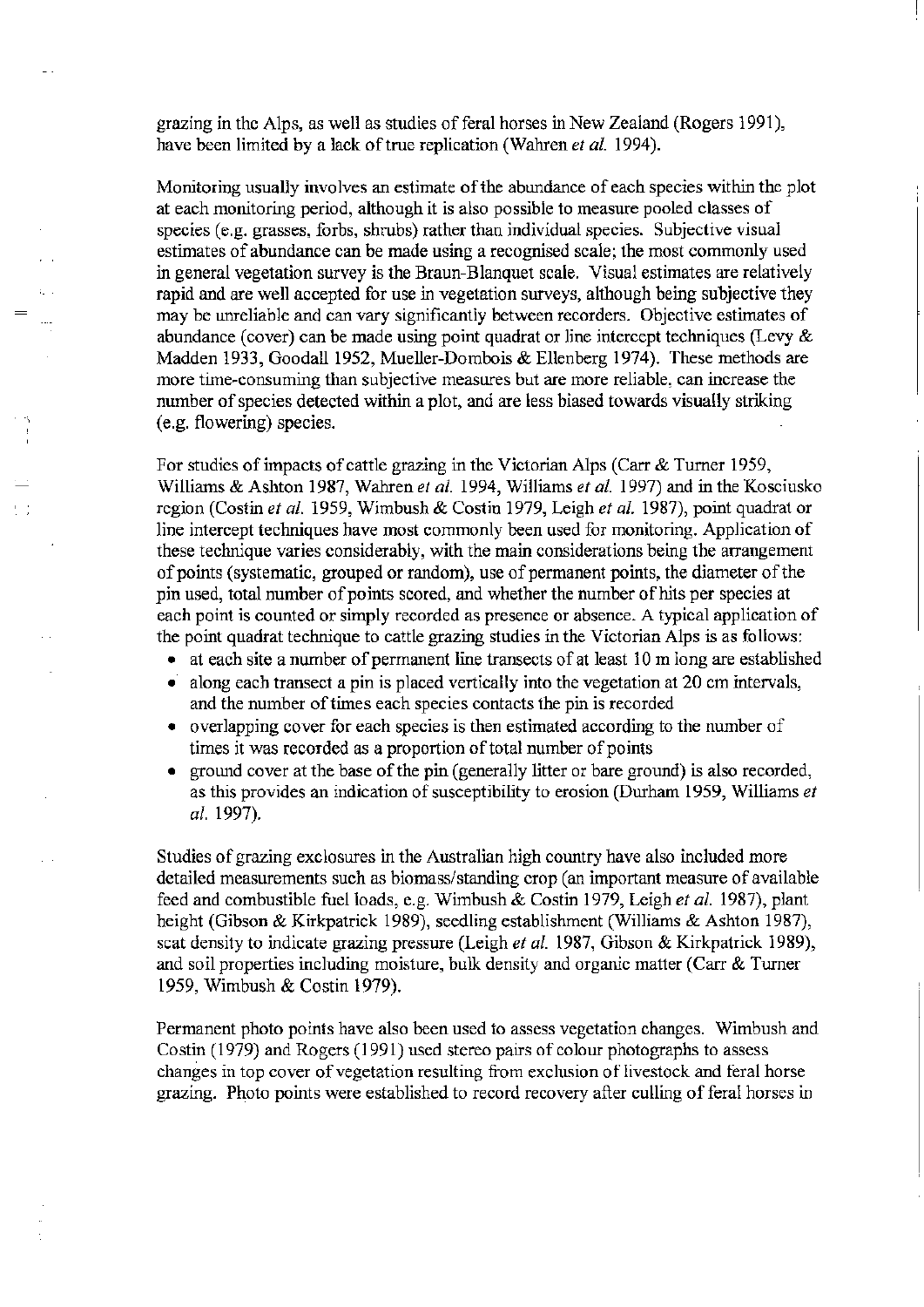the ACT (D. Fletcher, ACT Parks and Conservation, pers comm.) Photo points are also likely to be a valuable tool for assessing gross effects such as recovery of tracks and wallows, and for illustrating major vegetation effects.

 $\bar{z}$ 

I~ , .

 $\hat{\boldsymbol{\beta}}$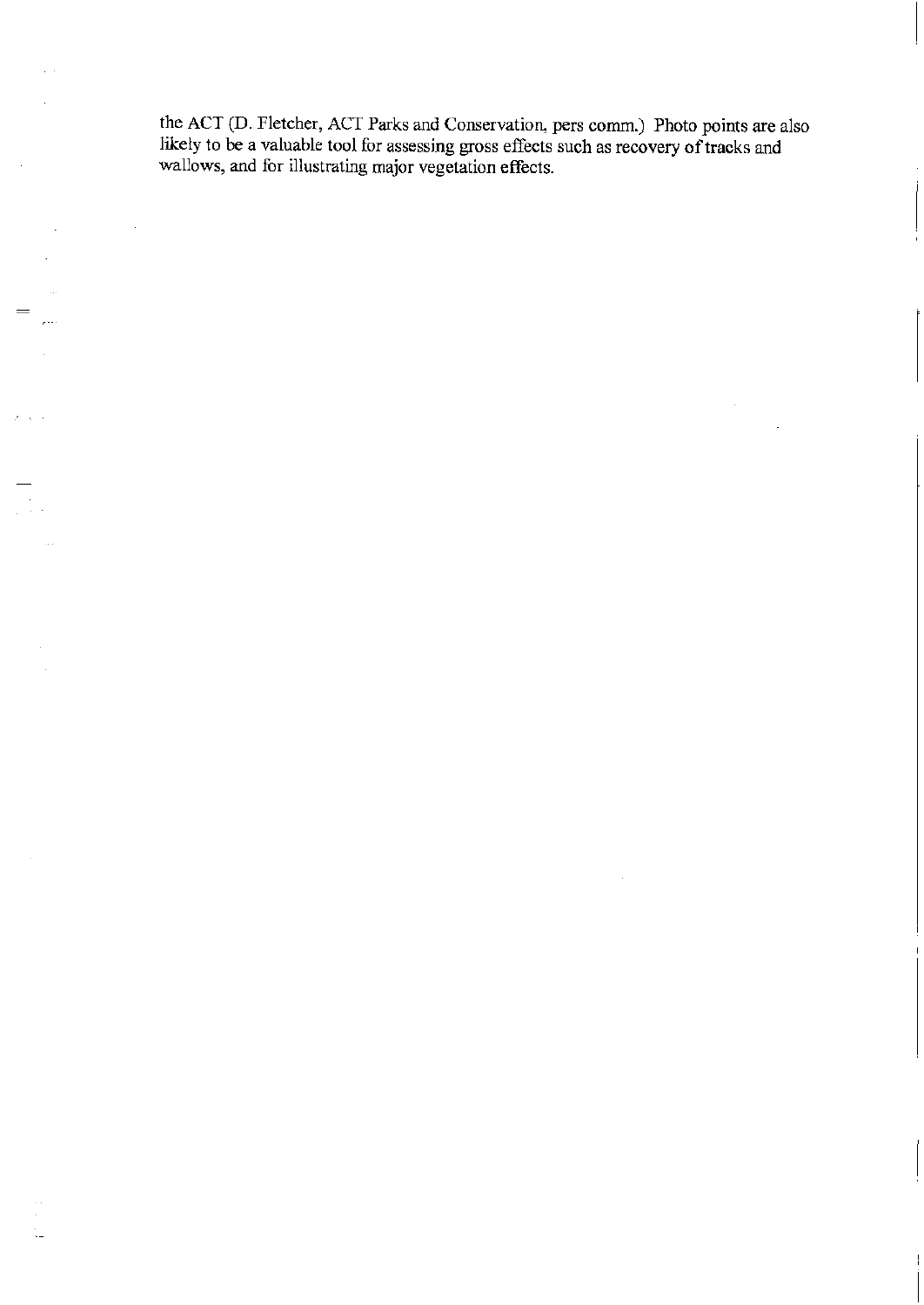# Proposed Feral Horse Exclusion Project

#### *Aims*

1. To compare the effects of removal of grazing with continued grazing by feral horses on:

- a. Floristic composition and structure of favoured grazing areas (grasslands)
- b. Streambank condition
- 2. To monitor recovery of soils and vegetation on tracks, camps, pugged areas and wallows

#### *Proposed Methods*

We propose:

 $\mathbf{r}$ I I

- 1. a replicated exclosure experiment to assess effects of grazing on floristic composition of intensively grazed sites
- 2. a replicated exclosure experiment to assess impacts on stream bank and bed condition, and
- 3. an unreplicated set of photopoint monitoring points to qualitatively record recovery of wallows and trackways.

*Sites:* The experiment will be conducted at two grassland sites, previously selected by the Australian Alps Liaison Committee and Friends of the Cobberas, at Cowombat Flat and Native Cat Flat. These sites are not currently grazed by cattle (although they have been historically).

*Experimental plots:* At each site, eight plots will be established in pair-wise fashion (4 replicate pairs) either side of a small stream line (see Fig. 1). Each plot will measure lOm x 1 Om. Plots will be sited so that each is relatively uniform, both plots of the pair (either side of the creek) are visually similar, and both are dominated by grazed grassland (shrubby or heathy vegetation and areas under tree canopy will not be included). Plots will be adjacent to the streamline but beyond the zone of direct riparian influence.

At each pair of plots, one of the pair will be randomly assigned to one of two treatments i.e. fenced to exclude horses but not other grazers (rabbits, wombats, macropods), and unfenced so that grazing is unrestricted. In addition, the fence for each fenced plot will extend over the creekline to the far edge of the riparian zone. Fences around the fenced plots will be located at least 1 m outside the edge of the plot boundaries, to reduce edge effects and to allow space for any future destructive sampling such as biomass or soil samples.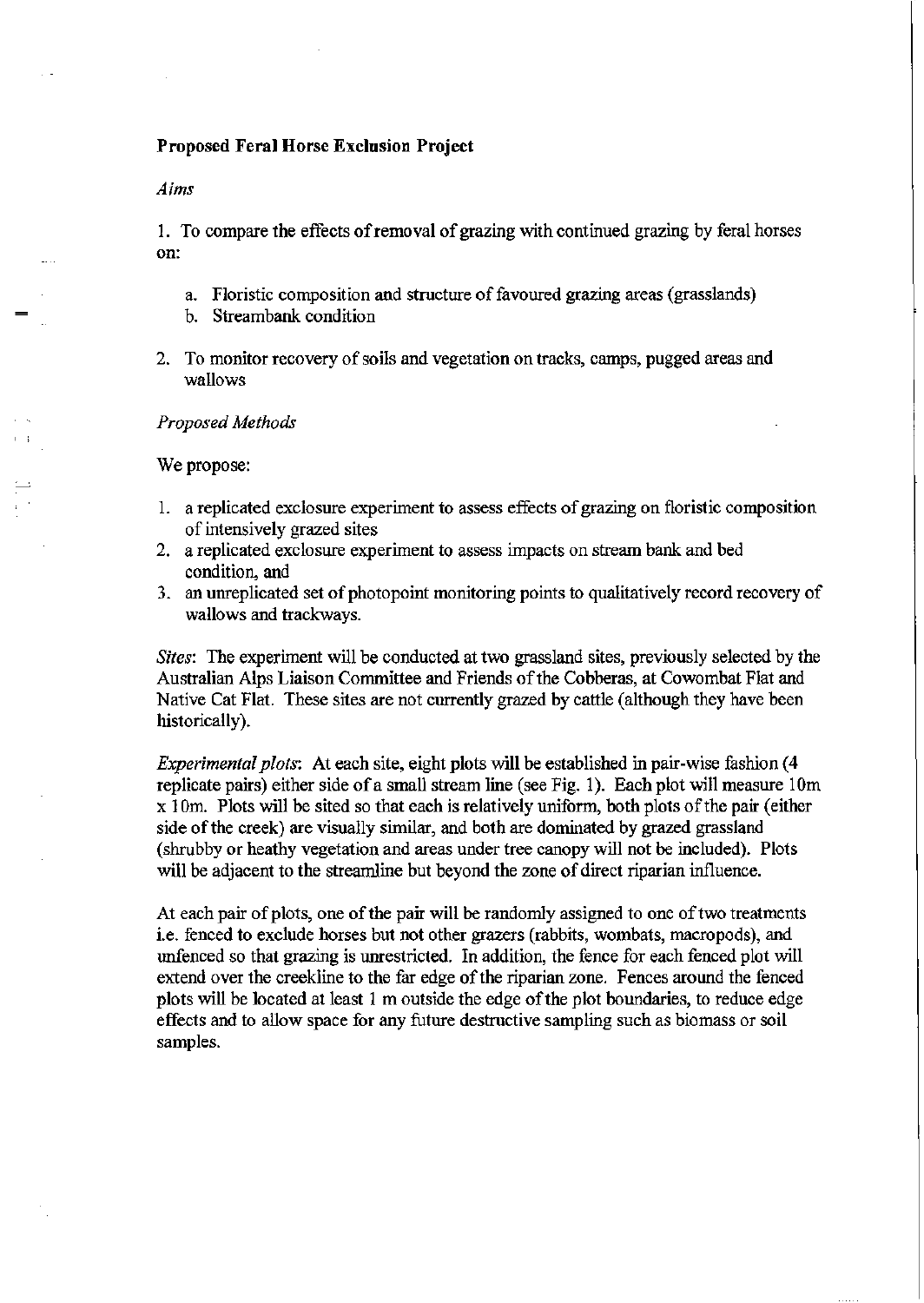

I i

 $\mathbf{I}^{-1}$ 

Fig. 1. Layout of experimental plots along a small streamline. Squares are monitoring plots, bold lines are fences, the dashed line is the limit of direct riparian (streamside) influence.

Fences will be constructed using treated pine or steel posts with corner assemblies and 3 or 4 plain wire strands. Wires may be fixed so that there is enough space below the bottom wire (or between the bottom and second wires) for unrestricted access by wombats and rabbits. It may be possible (on advice from a fencing contractor) to leave one end assembly unwired to allow access to wallabies.

Unfenced plots and the boundaries of the plots within fences will be permanently marked using steel star posts.

In addition to the above paired plots, at each site an adjacent larger area (up to Iha) should be fenced, sited to include several wallows and trackways. Recovery of these will be monitored qualitatively, using permanent photopoints. There will be no formal replication or controls for these.

*Replication:* Vegetation at the two sites (Native Cat Flat and Cowombat Flat) is different. This precludes replication across the sites – all replication will be internal, and the two sites will be considered independent experiments. Each experiment will thus have four replicates and three degrees of freedom. While greater replication would be statistically desirable, it would greatly increase the work involved in establishment and monitoring. Important effects on vegetation should still be detectable with four replicates.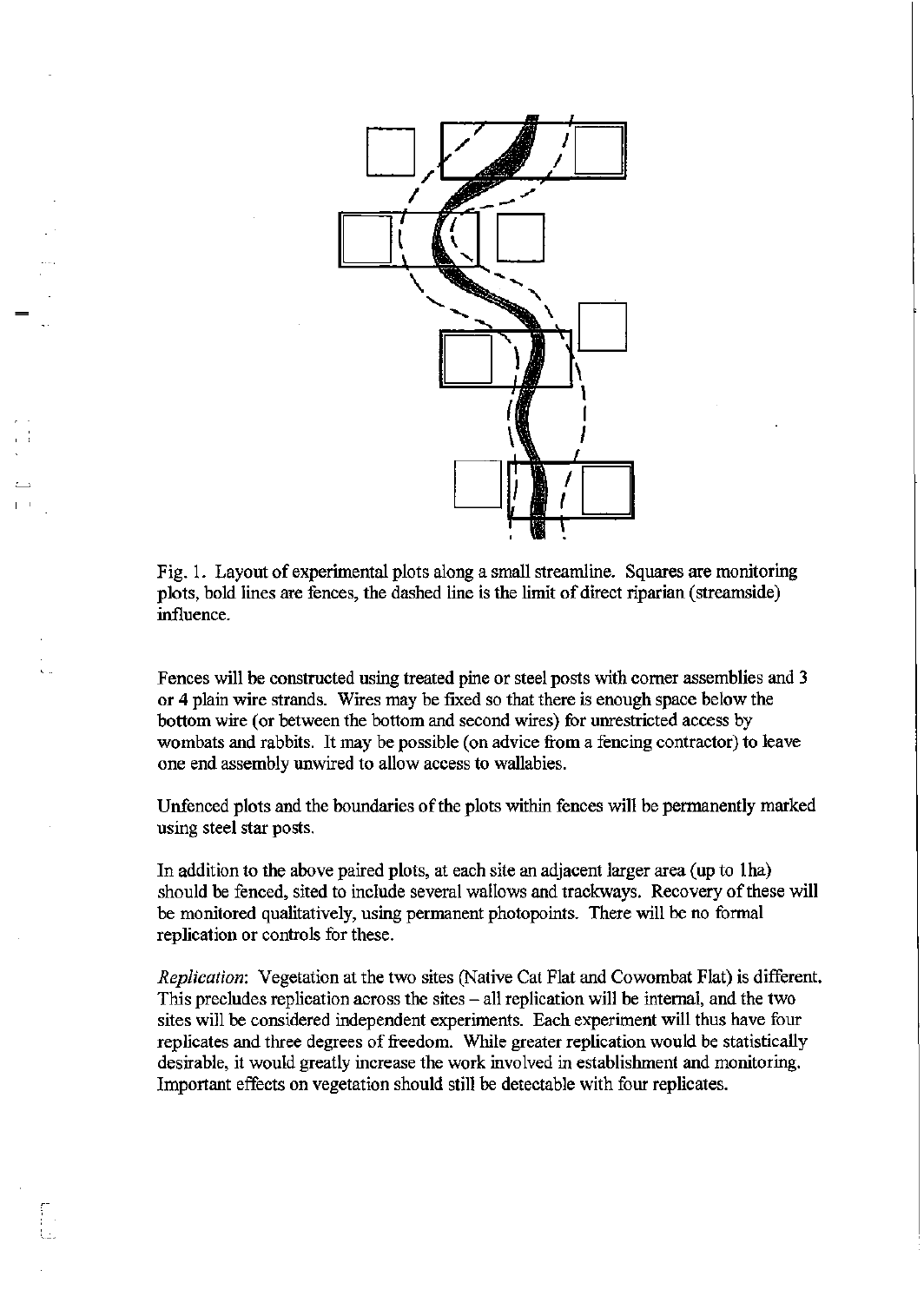# *Monitoring*

#### a. Vegetation plots.

Two types of monitoring will be used for the vegetation plots. An initial monitoring (1999) will record all species present in each plot, together with visual (Braun-Blanquet) estimates of cover and point-quadrat cover estimates using 100 evenly spread, nonpermanent points (5 mm diameter pin) and presence/absence scores for species at points. This monitoring may be repeated after several years have elapsed, once significant differences are qualitatively observable. Analyses can then compare treatments at year x, using year 0 (1999) to factor out initial differences where appropriate.

Annual monitoring will need to be simpler than the initial and year x monitoring, since funds are not available for full annual floristic monitoring. We recommend that annual monitoring, conducted by members of the Friends of the Cobberas group and/or staff of DNRE, should begin in 1999 and visually estimate the following in each plot:

- 1. Average height of grass cover
- 2. Proportion of bare ground
- 3. Cover (%) of
	- a. pooled grasses
	- b. pooled forbs
	- c. pooled shrubs
	- d. Yorkshire Fog *(Holcus lanatus)*
	- e. pooled clovers and medics *(Trifolium spp., Medicago spp.)*
	- £ cats ear *(Hypochoeris radicata)*
	- g. any other species that initial or subsequent observation suggests is changing significantly

In addition, permanent photopoints will be established at one corner of each plot, for annual photographic recording.

#### b. Streambank plots

The design of the experimental plots creates a paired series of fenced and unfenced streambank segments. Initially, positions of stream banks at five paired points along each segment will be marked permanently using steel posts, and the width of the stream channel, nature of the bank (vegetated, bare, undercut etc) and depth of the stream at the midline between each pair measured. These measurements will be repeated annually.

#### c. Wallows and trackways

One or more wallows and sections of trackway will be permanently marked in the larger exclosure at each site. Permanent photopoints will be established at each site, to record recovery of these features after exclosure.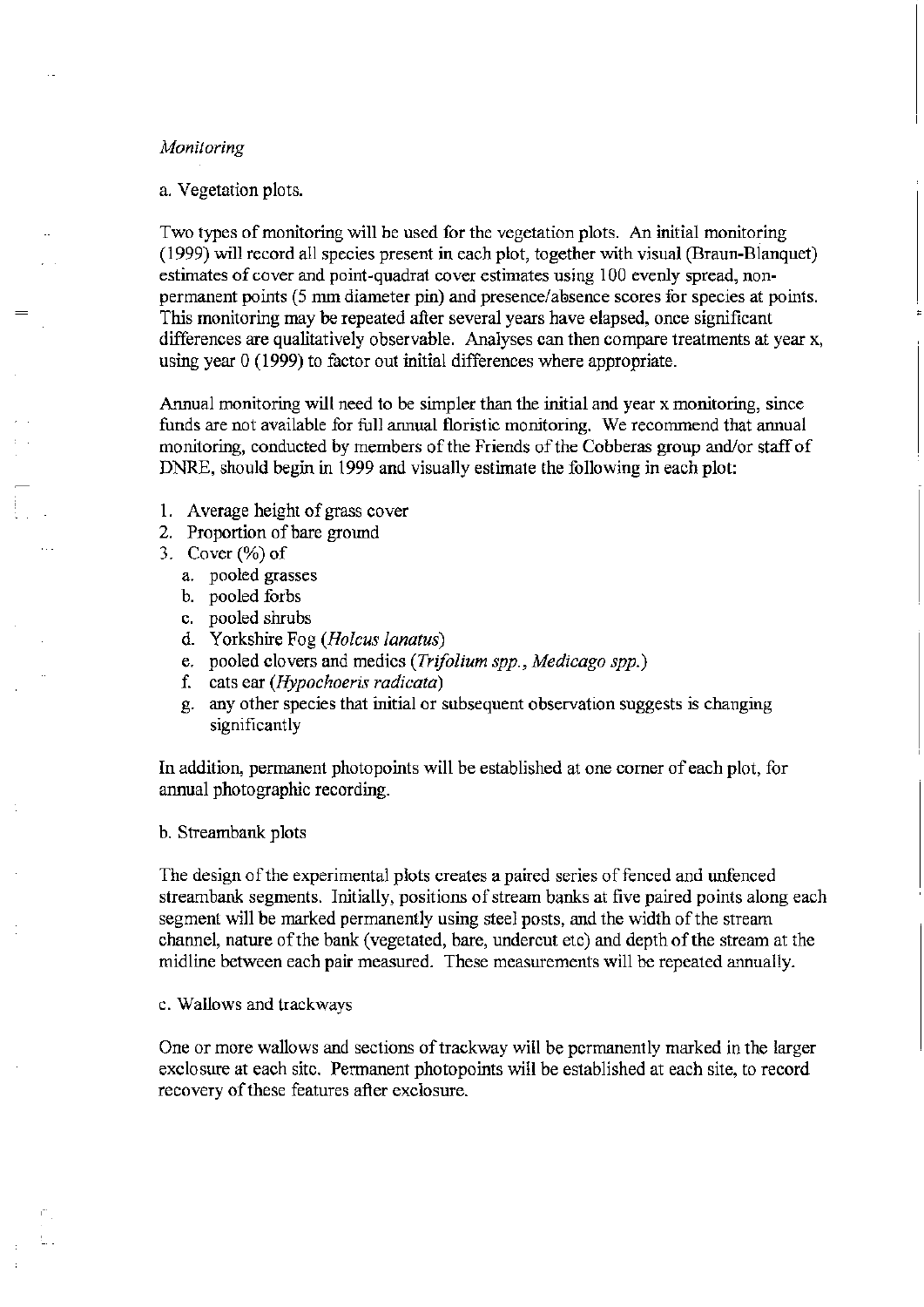#### *Data analysis*

r-

A number of techniques may be used to explore and analyze the experimental data, including analysis of variance, analysis of covariance and ordination.

Analysis of variance (randomized complete block design with four replicate blocks) will be appropriate to assess the statistical significance of experimental effects on individual attributes measured for each plot for any given year. Attributes may include derived attributes such as native and introduced species richness and abundance, abundance of different species groups (e.g. tall herbs, rosetted herbs, unpalatable grasses), and direct abundance estimates of individual species that appear to change markedly. Attribute measures may require transformation (e.g. square root,  $log_{10}$ , arcsin) before analysis, depending on the distribution of variance in the data set for each attribute. As discussed above, separate analysis of data from each of the two sites is likely to be most appropriate, with subjective comparison of results from each site.

Ifnecessary, depending on any differences between plots found in the first year's monitoring, initial variation in attributes may be factored out using analysis of covariance.

Floristic data, when collected, may be analyzed using the exploratory technique of ordination. This technique arranges sites in two or more dimensions according to their floristic similarity, and correlations of this arrangement with external variables such as grazing level are then possible. While not allowing precise statements as with analysis of variance, an understanding of trends in floristic data, and species responsible for these trends, is best obtained by this method. Non-metric multi-dimensional scaling (Kruskal 1964 a  $\&$  b) using the Bray-Curtis measure for calculating distance between plots, is a well accepted method for such analyses. These procedures are available in a number of commercial computer packages, including DECODA (Minchin 1989) and PATN (Belbin 1988).

Photographs from permanent photopoints should be compared visually each year to allow subjective assessment of recovery from grazing.

# *Potential Limitations*

The following limitations may need to be considered when interpreting data from the proposed experiments:

1. Landscape scale effects that might occur if feral horses are excluded from the entire region, such as changes in hydrology and changes to populations of other grazers, will not occur under the conditions of the experiment.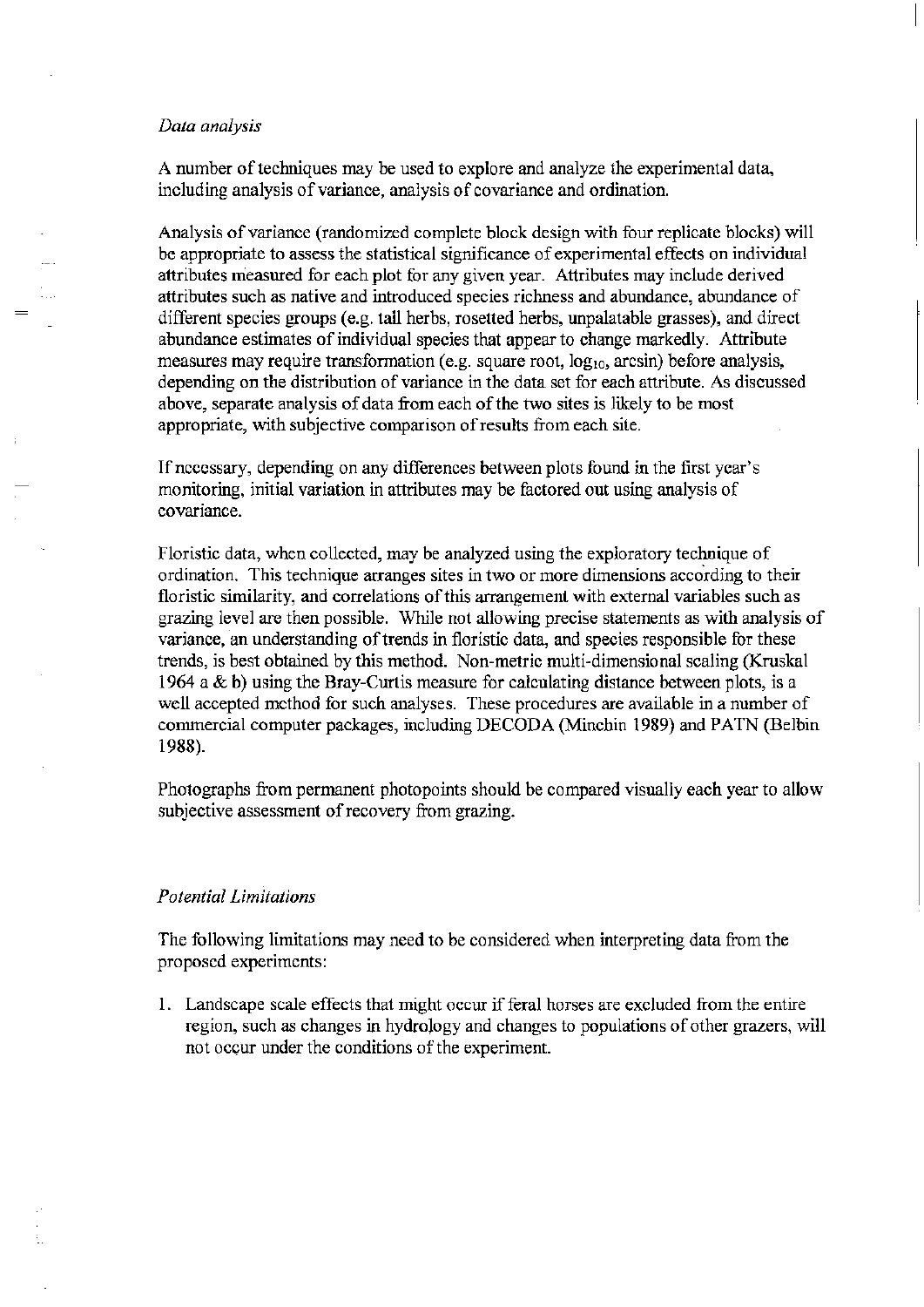- 2. Unusually high levels of grazing by other herbivores may occur on the exclosed plots, leading to a smaller effect than might be expected if horses were controlled over a larger area. Comparison with adjoining larger exclosures established for monitoring of wallows and trackways should help to determine the magnitude of this problem.
- 3. The ecosystem may already be modified by past sheep and cattle grazing.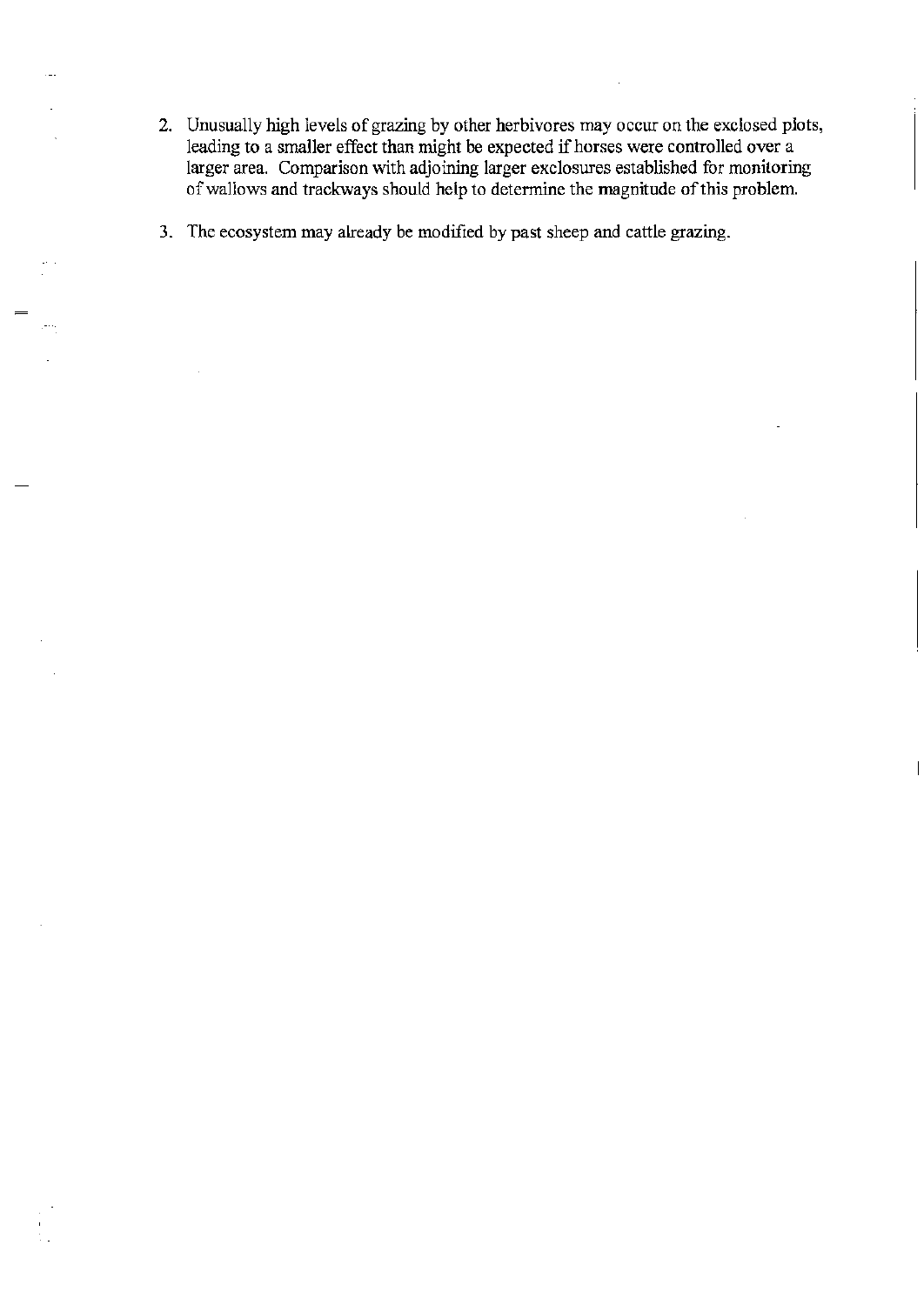#### *References*

<sup>-</sup>

- Alpine Planning Project Team (1989) Alpine National Park. Cobberas-Tingaringy unit proposed management plan. Department of Conservation, Forests and Lands, Victoria.
- Anon. (1977) Alpine Study Area. Land Conservation Council, Victoria.
- Belbin L. (1988) PATN Reference Manual. CSIRO Division of Wildlife and Ecology, Canberra, Australia.
- Berman, D. McK. (1991) The ecology of feral horses in central Australia. PhD thesis, University of New England, New South Wales.
- Berman, D. McK. and Jarman, P. J. (1987) Feral horses in the Northern Territory Vol. l. The ecology of feral horses in central Australia and their interaction with cattle. Internal document, Conservation Commission of the Northern Territory, Alice . Springs.
- Berman, D. McK. and Jarman, P. J. (1988) Feral horses in the Northern Territory Vol. IV. Environmental impact of feral horses in central Australia. Internal document, Conservation Commission of the Northern Territory, Alice Springs.
- Byles, B. U. (1932) A reconnaissance of the mountainous part of the River Murray Catchment in New South Wales. Commonwealth Forestry Bureau, Canberra, Bull. No. 13.
- Carr, S. G. M. & Turner, J. S. (1959) The ecology of the Bogong High Plains II. Fencing experiments in grassland c. Australian Journal of Botany 7, 34-63.
- Clement, R F., Doyle, K. A. & Murray, J. G. (1990) The significance ofa major outbreak: of quarantinable disease to the Australian horse industries. *Australian Veterinary Journal* 67, 77-8.
- Costin, A. B. (1954) A Study of the Ecosystems of the Monaro Region of New South Wales. Government Printer.
- Costin, A. B., Wimbush, D. J., Kerr, D., & Gay, L. W. (1959) Studies in Catchment Hydrology in the Australian Alps. 1. Trends in Soils and Vegetation. Division of Plant Industry Technical Paper No. 13, Commonwealth Scientific and Industrial Research Organisation, Melbourne.
- Dobbie, W. R & Berman, D. McK. (1990) Movement and home range of feral horses in central Australia. Internal document, Conservation Commission of the Northern Territory, Alice Springs.
- Dobbie, W. R, Berman, D. McK., & Braysher, M. L. (1993) Managing Vertebrate Pests. Feral Horses. Department of Primary Industries and Energy, Bureau of Resource Sciences. Australian Government Publishing Service, Canberra.
- Duncan, P. (1980) Time budgets of Camargue horses II. Time budgets of adults and weaned sub-adults. *Behaviour* 72,26-49.
- Duncan, P. (1983) Determinants of the use of habitat by horses in a Mediterranean wetland. *Journal of Animal Ecology* 52, 93-109.
- Duncan, P. (1985) Time budgets of Carmargue horses III. Environmental influences. *Behaviour* 92, 188-208.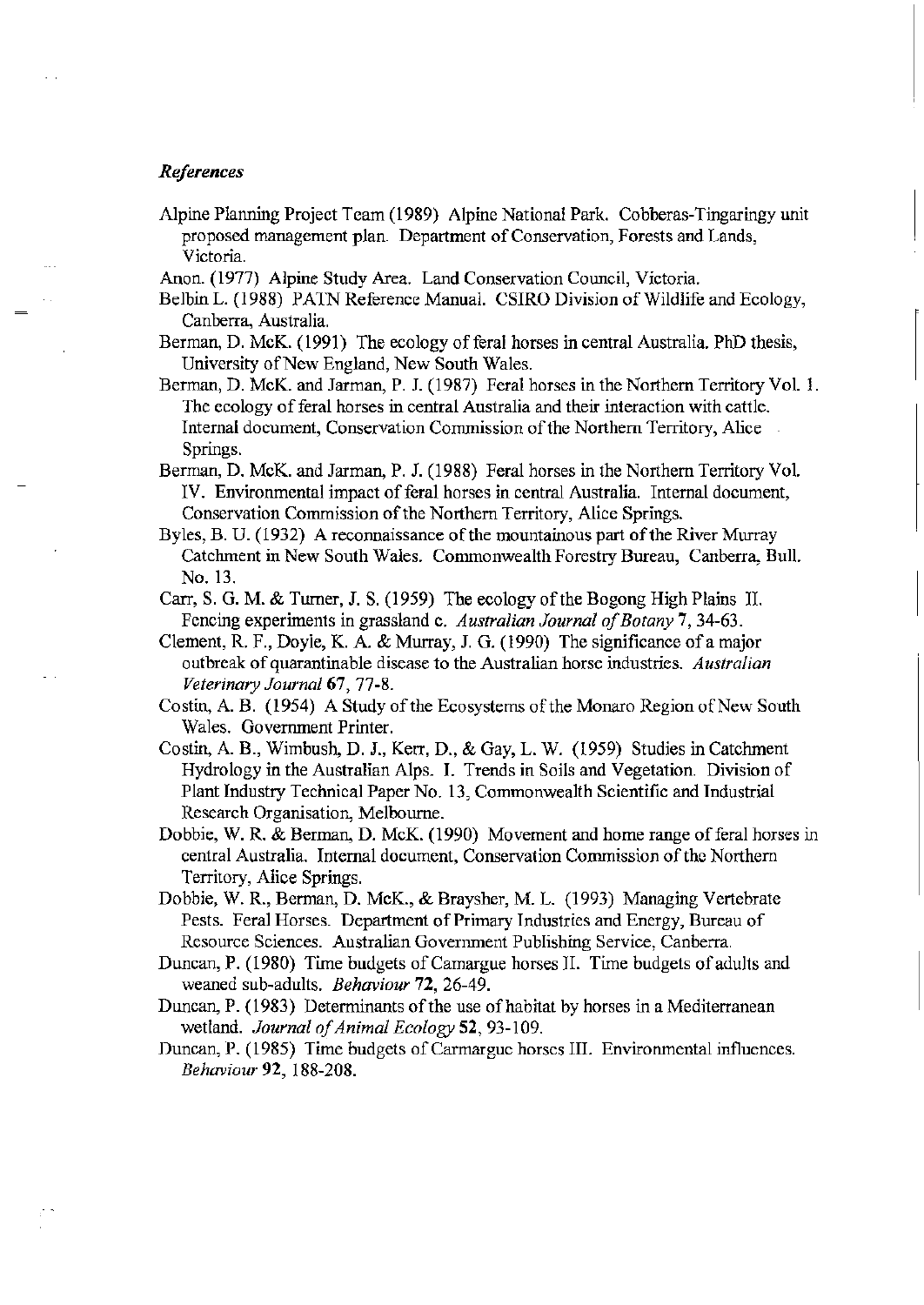Durham, L. J. (1959) Indicators of land deterioration in Snowy Mountains catchments. *Journal of the Soil Conservation Service of NSW* 15, 333-62.

- Dyring, J. (1990) The impact of feral horses *(Equus caballus)* on sub-alpine and montane environments in Australia. M.Sc. Thesis, Division of Resource and Environmental Science, University of Canberra.
- Eberhardt, L. L., Marjorowicz, A. K., & Wilcox, J. A. (1982) Apparent rates of increase for two feral horse herds. *Journal of Wildlife Management* 46, 367-74.
- Ganskopp, D. & Vavra, M. (1986) Habitat use by feral horses in the Northern Sagebrush Steppe. *Journal of Range Management* 39, 207-212.
- Gibson, N. & Kirkpatrick, J. B. (1989) Effects of the cessation of grazing on the grasslands and grassy woodlands of the Central Plateau, Tasmania. *Australian Journal of Botany* 37, 55-63.

Goodall, D. W. (1952) Some considerations in the use of point quadrats for the analysis of vegetation. *Australian Journal of Scientific Research* 5, 1-41.

Helms, R. (1890) Report on the grazing leases of the Mount Kosciusko Plateau. *N.S.W. Agricultural Gazette* 4,530-1.

Keiper, R. R. (1986) Social structure. *The Veterinary Clinics of North America Equine Practice* 2,465-84.

Kennedy, M. J. (1986) The role and significance of bullocks and horses in the development of eastern Australia. Ph.D. thesis, University of Melbourne.

 $\mathbf{I}$ 

- Kruskal, J. B. (1964a) Multidimensional scaling by optimizing goodness of fit to a nonmetric hypothesis. *Psychometrika* 29, 1-27.
- Kruskal, J. B. (1964b) Nonmetric multidimensional scaling: a numerical method. *Psychometrika* 29, 115-29.
- Leigh, J. H., Wimbush, D. J., Wood, D. H., Holgate, M. D., Slee, A. V., Stanger, M. G.,  $\&$  Forrester, R. I. (1987) Effects of rabbit grazing and fire on a subalpine environment. I. Herbaceous and shrubby vegetation. *Australian Journal of Botany*  35,433-64.
- Levy, E. B., & Madden, E. A. (1933) The point method of pasture analysis. *New Zealand Journal of Agriculture* 46, 267-79.
- Mayes, E. & Duncan, P.  $(1986)$  Temporal patterns of feeding behaviour in free-ranging horses. *Behaviour* 97, 105-29.
- Minchin, P. R (1989) DECODA Users Manual: Research School of Pacific Studies, Australian National University, Canberra.
- Mitchell, J., Merrell, P. & AlIen, L. (1982) Vertebrate Pests of Queensland. Stock Routes and Rural Lands Protection Board, Department of Lands, Brisbane.

Mueller-Dombois, D., & Ellenberg, H. (1974) Aims and Methods of Vegetation Ecology. Wiley, New York.

- Pratt, R M., Putman, R. J., Ekins, J. R. and Edwards, P. J. (1986) Use of habitat by free ranging cattle and ponies in the New Forest, Southern England. *Journal of Applied Ecology* 23,539-57.
- Rogers, G. M. (1991) Kaimanawa feral horses and their environmental impacts. *New Zealand Journal of Ecology* 15, 49-64.

Rolls, E. C. (1969) They All Ran Wild. Angus and Robertson, Sydney.

Salter, R. E. & Hudson, R. J. (1978) Habitat utilization by feral horses in Western Alberta. *Le Naturaliste Canadien* 105,309-21.